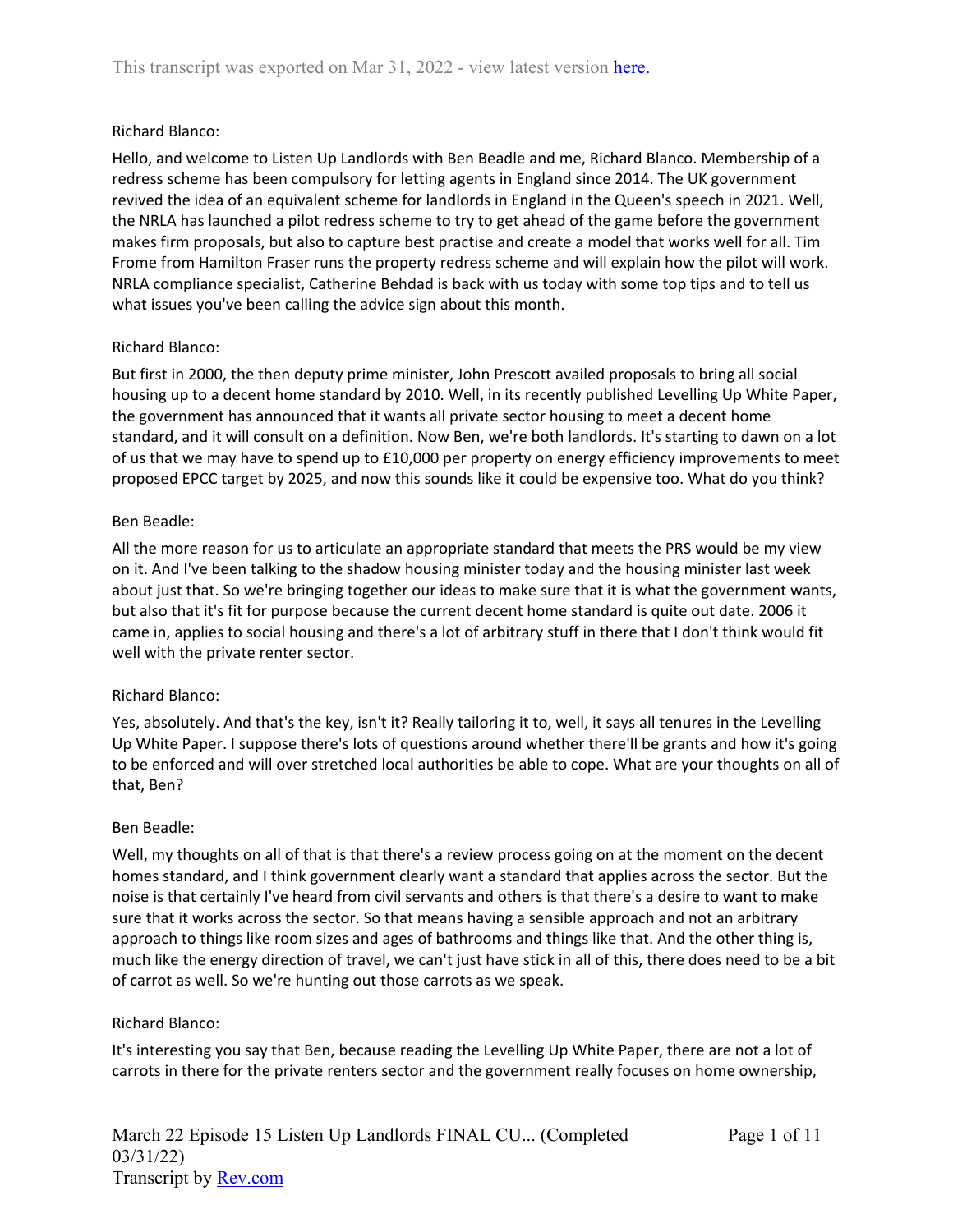talks about turning renters into home owners, and it's almost like PRS is a kind of an convenience that has to be sort of dealt with.

### Ben Beadle:

Well, I think what the government will have to get to grips with is that you can't turn generation rent into generation buy if people can't afford it. We've got energy crisis, we've got cost of living crisis. We've got a whole range of things that are going on at the moment and if government wants to meet their aspirations, people will need a leg up in a number of ways. That's the reality that hopefully Rishi Sunak will be announcing in the not too distant future.

### Richard Blanco:

Yes. The Levelling Up White Paper also confirm the abolition no fault eviction and says it wants to explore a national landlord register. I mean, are there opportunities do you think in there, Ben to abolish licencing do you think, to replace it with a register?

## Ben Beadle:

Yeah, I do. Because again, and these points have been made by the NRLA, I mean, some of this stuff is not new. The abolition of Section 21 was first announced in 2017 when Theresa May was Prime Minister. Remember her? So there's a lot of recycling going on of news an announcements, so we mustn't think that this is new stuff. But for sure, think if we are looking at a landlord register, and I don't think the case is made, then there has to be a quid pro quo because why should I be registered in a local authority as well as a national authority for the same purpose? The overriding goal of landlord registration is to aid enforcement, but that's a damning indictment of the licencing system if it doesn't already do that. So you can rest assured that the NRLA will be very noisy on this topic. And we're going to talk about redress later as well, and I can't see any reason why you would double up with a licencing scheme if you're going to ask landlords to sign up to a redress scheme. Bonkers.

### Richard Blanco:

Yeah, absolutely. I agree with you, Ben. What worries me is the lack of joined up thinking and the lack of vision really and clarity and clear thinking, all of those things that we've been banging on about for years. Very frustrating. And-

### Ben Beadle:

It is frustrating and it's something that the National Audit Office called the government out on a few months ago, the lack of a coherent strategy for the sector. And we need to get better at not coming up with new initiatives that can't be enforced and they're just added to the patchwork quilt that is housing policy. We do need a proper strategy for what the private renter sector stands for because the PRS 10 years ago was predominantly, I'm oversimplifying, but students and professional sharers. Now we've got families, children, older people, disabled people. We've got a whole range of people that the PRS is having to cater for. It was never designed to do that.

### Richard Blanco:

Yes, exactly. Well, let's bring in Gavin Dick, who is from the NRLA policy team, and welcome to the programme, Gavin. Thanks very much for joining us.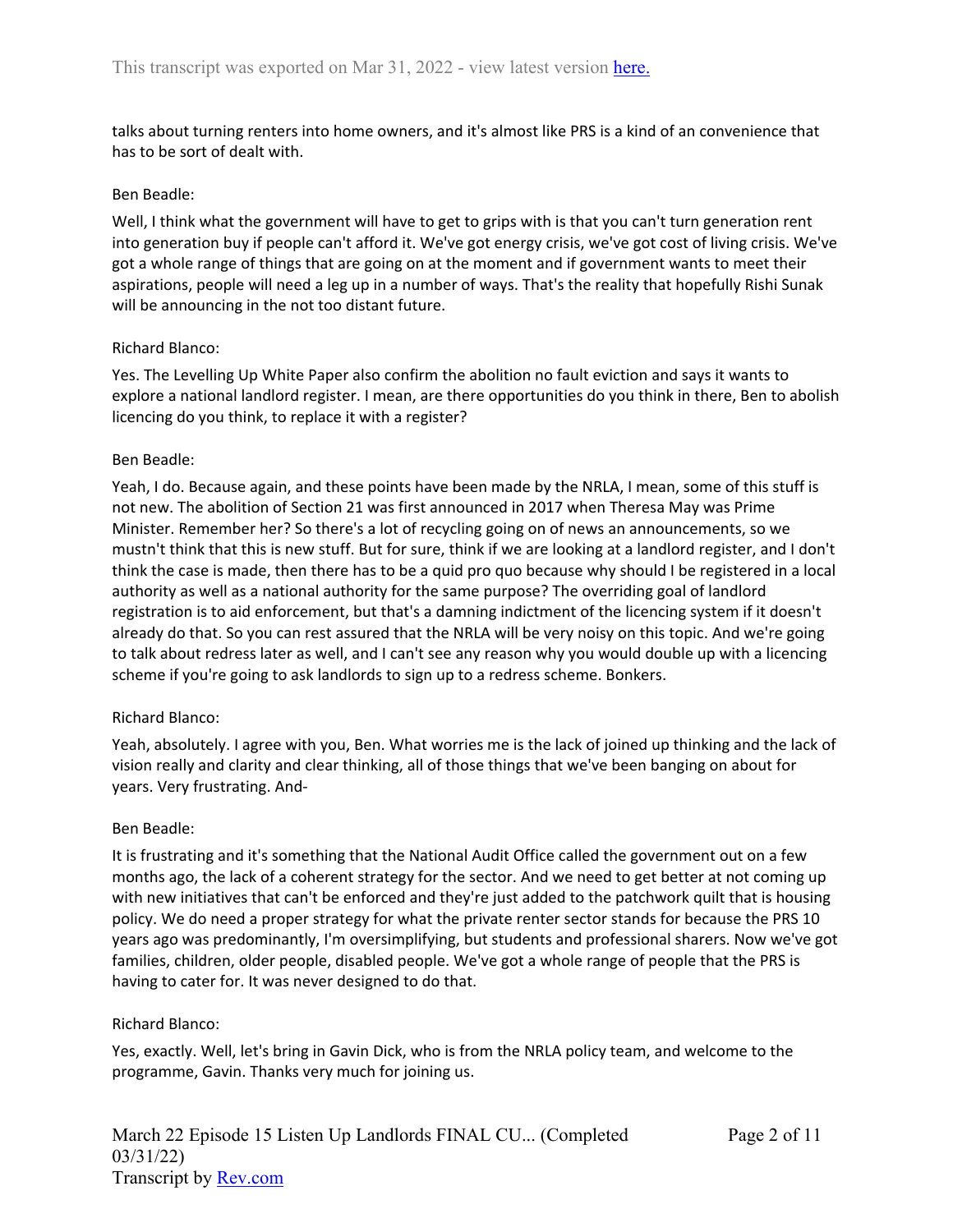Gavin Dick:

Hi there.

# Richard Blanco:

Hi. And we want to talk about this decent home standard that the government is going to consult on now. Just start off Gavin, by giving some insight into why now. Why is the government raising this issue of a decent home standard in the PRS?

# Gavin Dick:

First of all, I think you got to look at the personalities behind why it's being introduced. I think you can't go much further than Michael Gove. I think Michael Gove's come in and he wants to be seen as [inaudible 00:06:35] and he is seen as a sector of state who delivers. He delivers certain things and he wants to be seen to be delivering. He's probably got ambitions still to go further, and by coming in saying I can deliver these things within the private rental sector, within D lock, as it's now called, he can then say I've delivered these things in education. I've delivered as chief work. I've delivered in environment sector. I'm now delivering as community secretary, and I think that's what he wants to be seen as, someone who's actually delivered something and transposing a standard across all tenures is something he can say, this is what I've done. Tick the box. Move on.

# Richard Blanco:

Yeah. So he's a man who likes to make things happen and be seen to be making things happening, isn't he? Now, just give us some insight as well, Gavin, into what the social housing decent home standard required. Because I remember talking to you about this many years ago, where we were very clear that it didn't really fit the PRS at all and that it was actually quite a loose concept.

## Gavin Dick:

Yes. And I think where decent home standard fits is really looking at it from a perspective of is reaching the current minimum standard, so that is where it's starting from. Now, there are conditions put in. So bathrooms and kitchens famously are always flagged up being 20, 30 years old or not exceeding that age, but actually it's not that because you can hit a couple of them and still pass or not hit a couple and still pass. But it's about meeting the minimum standard. I think what Ben said a minute ago is actually important. Is the property fit for purpose? So an arbitrary figure isn't ideal because if the property's not fit for purpose, the bathroom could be three years old, but it's not fit for purpose. Equally, it could be a hundred years old, so it could be put in 1920s, marble, very elegant and a very expensive house, but still fit for purpose. So I think it's understanding what that actually means and what that actual property looks like. So I think they need to unpack it, look at what the private rental sector covers and how this standard can apply.

# Richard Blanco:

The White Paper says that 16% of properties are classed as non decent, that's four million homes. And as we've said, the government plans to review the decent home standard so that it can be applied to all tenures, including the PRS. So what sort of things is the review going to be looking at?

Gavin Dick: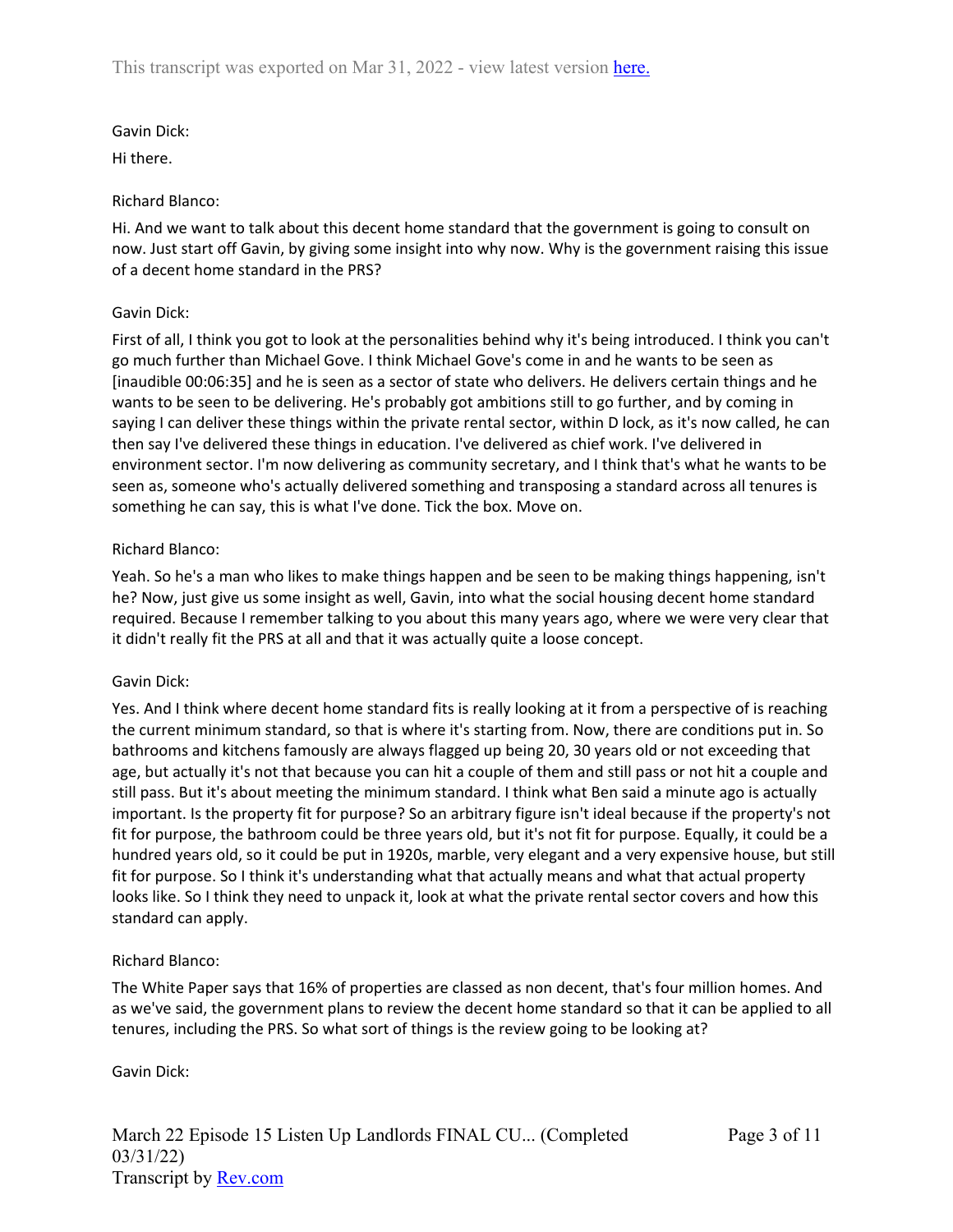So the review is underway already. So the review started for social housing last year and it's now been extended. Obviously now it's covering the private rented sector. So what they're wanting to make sure is properties have got a degree of thermal comfort, a reasonable state of repair, modern facilities. But they're looking at ventilation, home security, window restrictors, electrical safety. The stuff which has been applied to the PRS, but in various different acts is probably where it sits. And what they're trying to do is bring it all together, I imagine. There's also the other issues, which I think always crop up which always have been such as refuse management. What does that look like? But again, each house is different, each property is different. How is that going to work for those properties? So going back to the comment you said a minute ago, one size doesn't fit all for the PRS because there's a smorgasbord of different properties, property owners, and what people are looking for within the private rented sector.

## Ben Beadle:

And Gavin, thinking about the practical elements of being a landlord and a homeowner, what sort of changes might need to be made to PRS properties? Appreciate the review isn't complete yet, but what do you think?

### Gavin Dick:

So, whereas currently under HHSRS, health and housing safety rating system, it's the inside of the property that's looked at. Decent home standard also looks at the outside of a property, so of the fabric of the property as well is looked at, and I think that's probably the big difference coming down the track, but at the same time you've, as you said already, you've got to blend this in with what's coming in [inaudible 00:10:27]. What's that going to look like? And what's that going to look like in 10 years time, not just in this iteration of it? So I think they need to move it forward. I know we've talked in the past as the NRLA about a log book or a property passport, which is a bit more appropriate because a lot of these information tenants will want such as when was the bathroom put in? When was the installation put in? So how's that information conveyed is going to be an important part, and as some form of log book will be the most appropriate way for that. So I think going forward, we have to look at what that property is, how is it used by a landlord and how's it used by a tenant and how's that information transferred as well?

### Ben Beadle:

And if the decent homes standard is updated, it comes out, what do you think, what's your best guess about what the expectation is going to be about who pays for some of this stuff and whether there will be support there? I think I know what the answer's going to be.

### Gavin Dick:

Yeah. So again, where I think support will go, I think there will be some support, but I think that's going to be much more of the industrialised parts of the United Kingdom and where there's more challenge over house prices. So where there is house prices where you have equity and you can borrow against it, that is probably not where the grant's going to go. But where there is a greater challenge because you don't have the equity or you don't have the gain in the property, that's probably where the grant is going to go.

### Ben Beadle: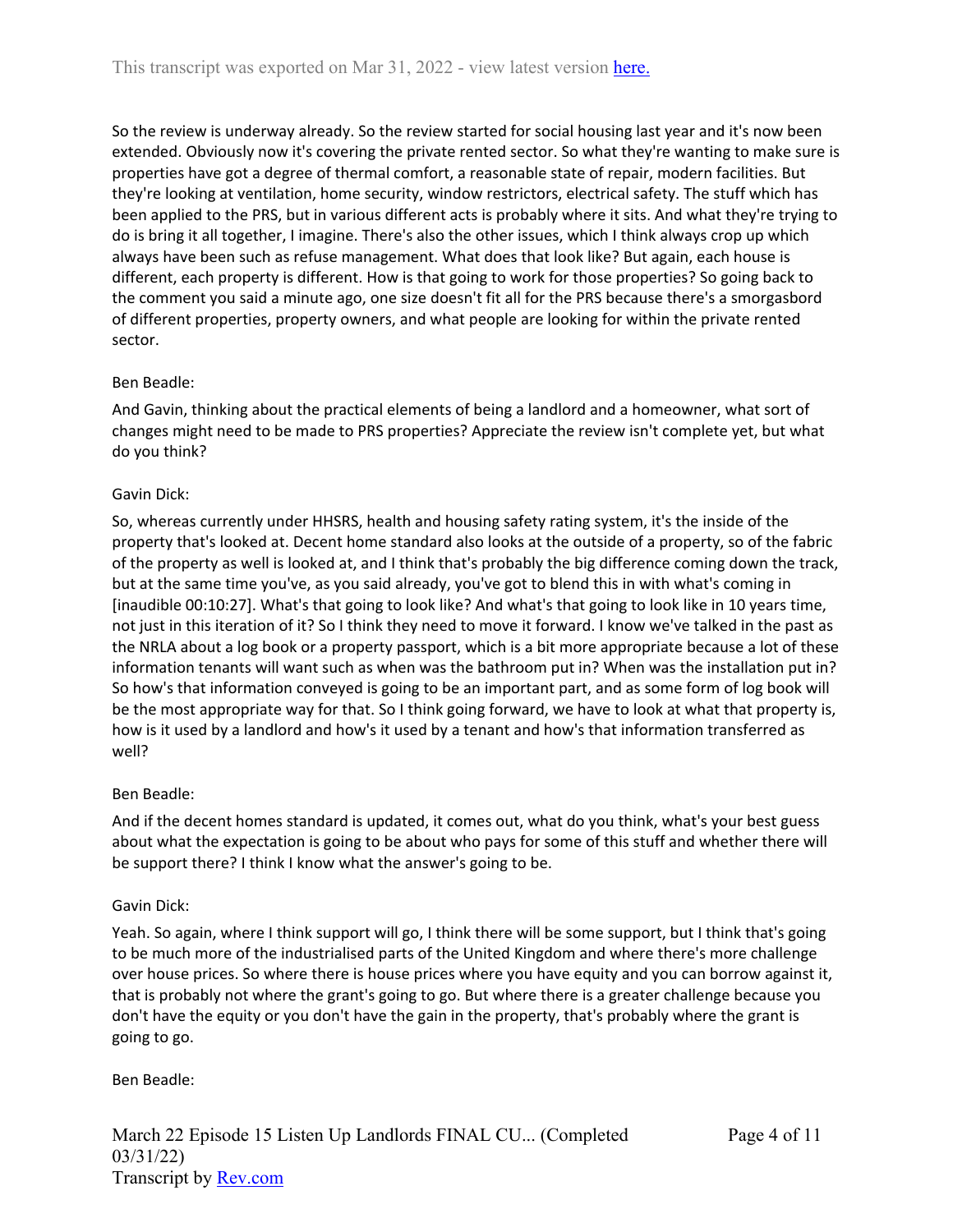Indeed. Thank you. And how can you see this policy playing out then? Is there anything that we can learn from what the social sector did back 20 or so years ago?

## Gavin Dick:

Apart from getting massive grants from government?

## Ben Beadle:

Yeah.

## Gavin Dick:

I think what's important is how long it took social housing to bring their properties up to that standard. Now, I don't think the PRS is in the same position as social housing was in 2000. I think the PRS is a lot further down the track. I think the standards are a lot higher than where they were in social housing, but I think it's about having that plan. What is that property going to do over the next 20 years? What is that journey for the property? So what's going to happen to energy efficiency? What's going to happen on decent home standards? Is there areas where they're going to push further? So room size, what's that going to be? We know what the minimum is; is that going to be expanded? What they're looking for, for facilities. Waste is an area they're looking at, but councils keep increasing the number of waste bins that you actually have. So how are they all going to be stored? And is that appropriate in every size of property? There's a difference between a four-bed detached house and a two-bed terrace and the number of bins you have and where you store them has to be understood as well, and how is that collected?

## Gavin Dick:

So I think the conversations are happening, but understanding that not all properties are the same and not all needs are the same. So there has to be pragmatism in how it's implemented and how it's applied. So saying all properties have to be to this standard, not all properties can hit that standard regardless for a simple reason it could be a back-to-back property, it could be terrace property, it could be whatever. So we need to understand what those properties are and how they're going to go on that journey.

## Richard Blanco:

You mentioned back-to-back properties and of course, terrace properties, Gavin. One of the issues faced by the PRS is a lot more stock is pre-1919, than social housing stock. So I mean, a lot of lands might see this as quite unfair that similar sorts of standards are being applied and that somehow they're going to have to pay for them.

## Gavin Dick:

And that's why, as I say, government's going to have to give something on this. The minimum standards have to apply to all properties. That's fine. But you then have to have variation within that if that property a challenge. For example, you can't turn around and say there's a back-to-back, you need to do this when that's just not possible because it's a back-to-back property. Equally, flats a different kettle fish. You're going to have to have a different application to that because there's various different parties that are involved in the discussions. So again, it's understanding all those different parameters, whether it's an HMO, how's that work and all HMOs are slightly different. Local authorities are going to have to apply discretion, understand what the minimum is and then work from that to what that property can

March 22 Episode 15 Listen Up Landlords FINAL CU... (Completed 03/31/22) Transcript by [Rev.com](https://www.rev.com/)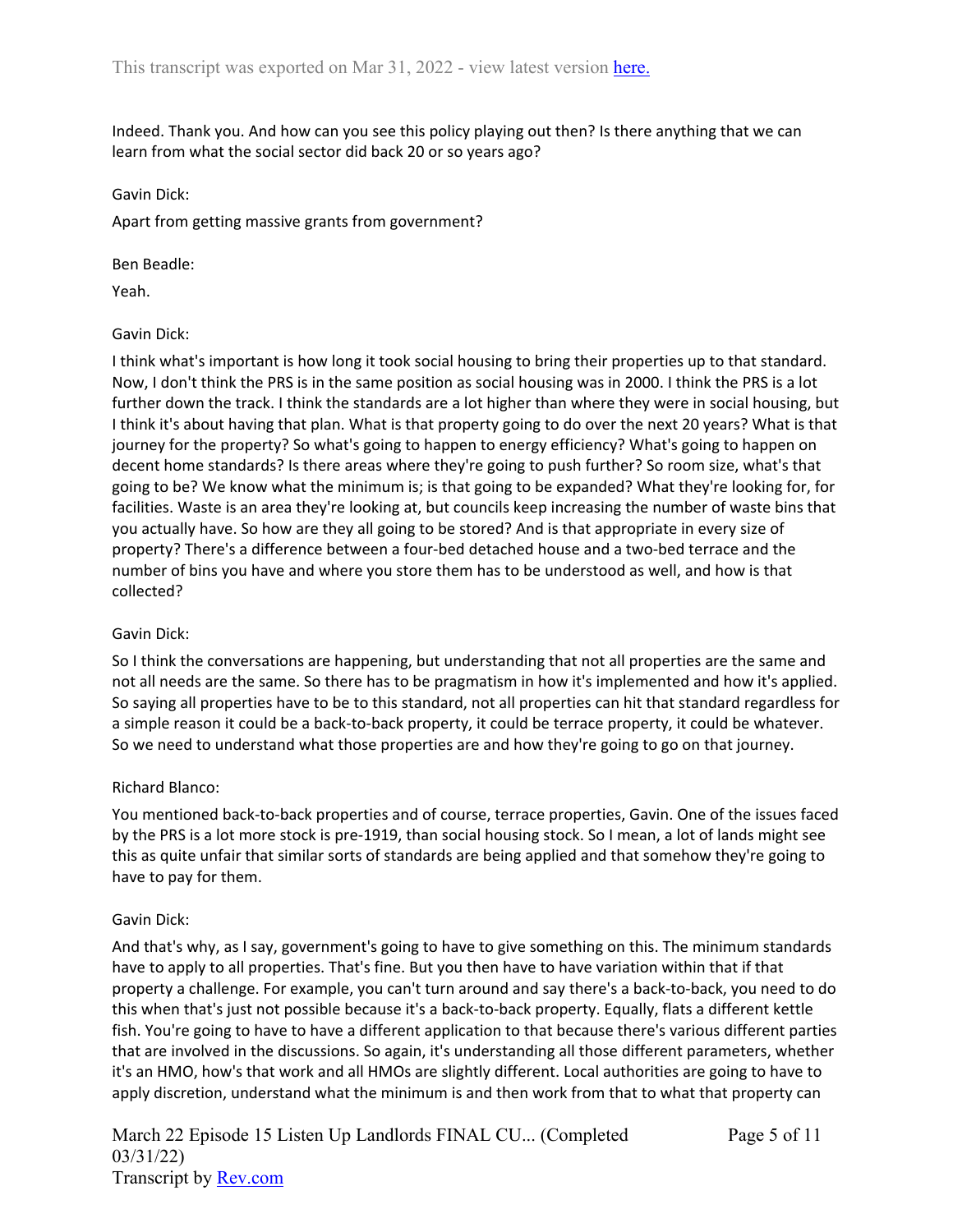achieve. And again, that's why I think the log book property passport would be a useful tool because that allows the landlord assure what that property can achieve and that journey that property's going on from that landlord's perspective.

## Richard Blanco:

Yeah. I mean, have we got any signals from the government that they will embrace this idea of the log book, the passport, the MOT, all those sorts of ideas? And I'm just wondering, what are the alternatives as well, Gavin, to simply having a decent home standard? We all want to see property standards improve in the PRS, but should we be doing it via a different route?

### Gavin Dick:

Well, again, I think the question is not decent home, is it fit for purpose standard is probably a bit more appropriate. Most landlords build a portfolio based on a grouping of people they're going for. Students, elderly people or whatever. And it's about getting your properties to meet that standard. So is it fit for the person who's living in that property is a much more appropriate standard than just saying, this is the minimum. This is how it should be because most landlords want to keep the tenants, want to keep them for a long time and having a standard of housing, which is meeting their needs is appropriate.

## Ben Beadle:

No, quite agree, Gavin. And last question, if I may. Are there any opportunities here for the PRS? Anything positive that we can finish on?

### Gavin Dick:

I think there are. I think the PRS is in a good state. I think survey after survey from government comes out and saying tenants are overwhelmingly happy with the tenancies that they have and they like the tenancies that they have. So I think this idea that people don't want to live in the PRS is a myth. I think people are wanting to live in the private rental sector. It gives the flexibility to what they want and the opportunities that they want. So I think it's about saying the PRS is a choice for people and there is a wide spectrum of properties in the private rental sector, which people are accessing. You can go on any app to look at which properties you can want to rent and there's a wide selection and it's about meeting what people's needs and requirements are. And I think when you look into the student market or any other market, you'll find the standards are a lot higher than the minimum standards. And I think that's the bit because they're catering for what the tenant is actually requiring, not necessarily what government thinks is the best for them.

### Richard Blanco:

Yes. That's a good note to finish on actually, Gavin, that the PRS is actually very customer sensitive and customer focused. Fantastic. Thank you very much for joining us.

Gavin Dick:

Thank you.

### Richard Blanco:

[crosstalk 00:17:14] Gavin Dick from the quality team at the NRLA. Well, the sun is shining as we record the podcast today, and of course, the sun is always shining at the NRLA advice line, isn't it, Catherine?

March 22 Episode 15 Listen Up Landlords FINAL CU... (Completed 03/31/22) Transcript by [Rev.com](https://www.rev.com/)

Page 6 of 11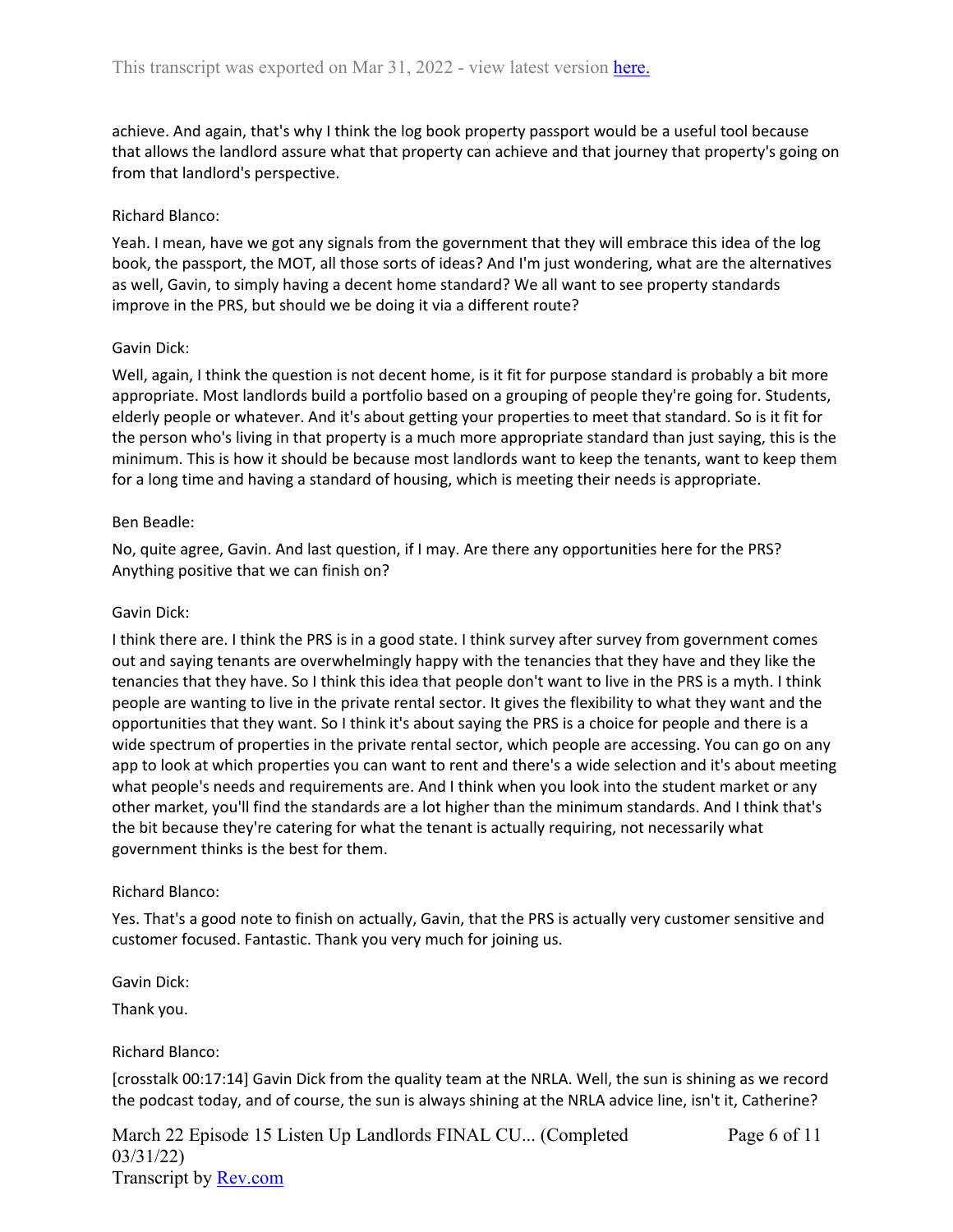## Catherine Behdad:

It certainly is, Richard.

## Richard Blanco:

Fantastic. Catherine Behdad, you are one of our compliance specialists at the advice line. Give us a favour of what's been coming up this month.

## Catherine Behdad:

We've understandably had lots of calls about the situation in Ukraine this month. Lots of our members wanting to help out either offering up properties of their own or fielding calls on behalf of their tenants who are looking to offer up a spare room. So that's all good. We've got news updates on our website that I'd urge members to check if they want to get involved. There's, as usual, not too much detail from the government been announced as yet, but our policy team are on it as and when answers to various questions that will be updated on the website.

## Ben Beadle:

And Catherine, landlords looking at their rents at the moment I understand, but increasing the rent with an existing tenant in place is not always the most straightforward, is it?

## Catherine Behdad:

Well, no. Understandably, not many people like the rent increase notice dropping on the doormat. It doesn't have to be too difficult. Most tenancies, if they're in their periodic phase will only require a month's notice from landlords, but on a practical note, I would always urge members or landlords in general to try and have a conversation with their tenants rather than just dropping a notice on the mat, explaining mortgage rates are going up. The energy crisis certainly is going to affect a lot of our members who have got HMOs and all inclusive rent. And obviously, a lot of our landlords did reduce their rents during COVID to help out tenants, so obviously members are looking at getting their rents back to more sort of market levels now. So I think giving tenants, the background, explaining why is a good starting point for the discussion.

### Ben Beadle:

Of course, no tenant wants to have a massive increase, do they? But getting into the rhythm of a small annual increase, not withstanding the costs going up for landlords is probably the best way to go about it?

### Catherine Behdad:

Yeah, I would think so, although I'm guilty of perhaps not doing that myself. I always dread having a conversation about money with people, but I think if you are open and honest with them and be prepared to negotiate. You may propose a figure and be prepared for the tenants to come back and counter that with possibly something that's more affordable for them. And I think if it's a genuine situation, when you factor in if you don't negotiate with them and if you don't accept their counter offer, you may well have a month's void if they decide to move out, and that's counterproductive. Your costs in having a month's void with all the associated things that come with it is going to outweigh probably many, many months of whatever small increase you were seeking.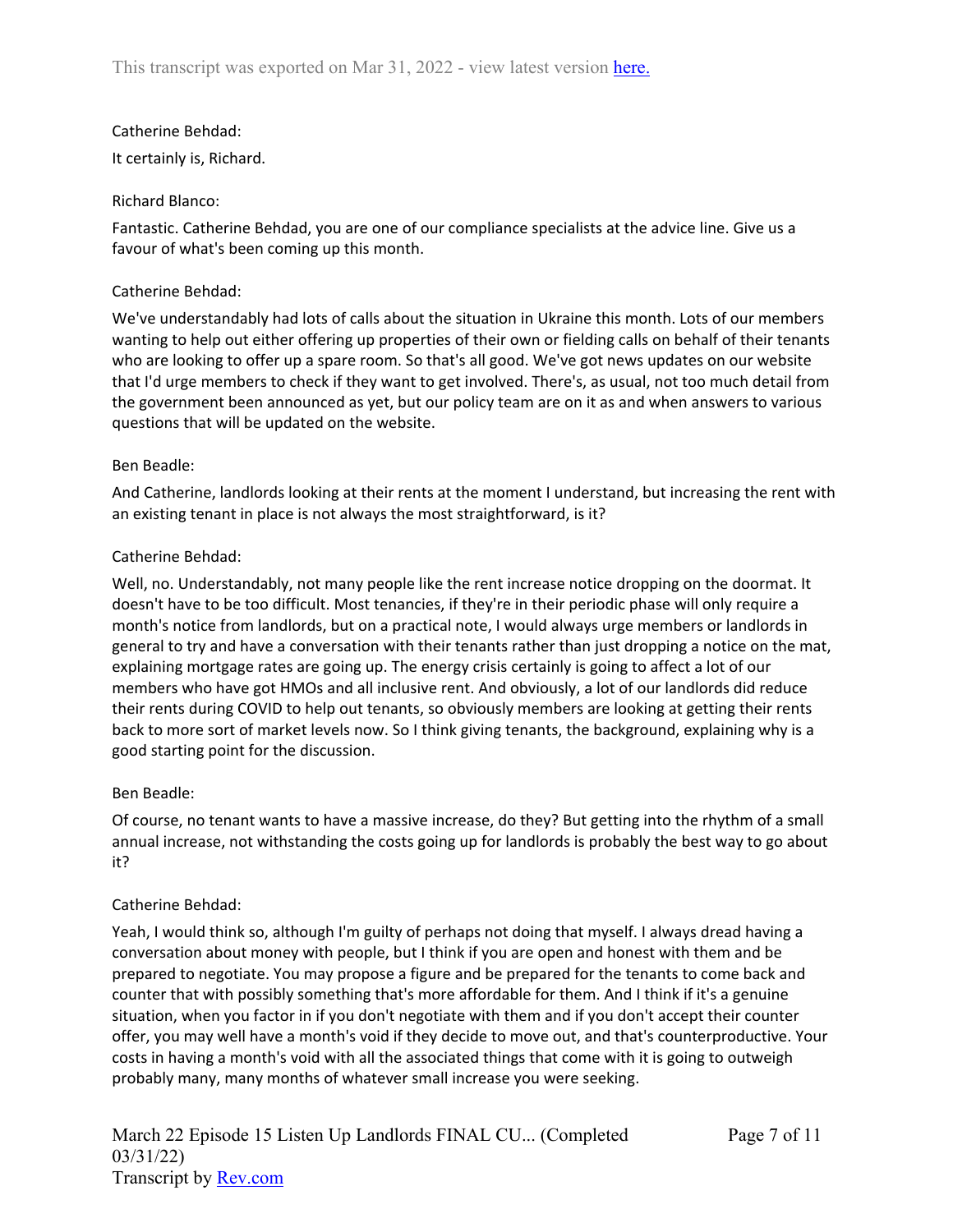## Ben Beadle:

Agree. And you'd recommend having a discussion with the tenant prior to serving any type of formal notice on them to see what they can afford?

## Catherine Behdad:

I think that's the general consensus, yes. I mean, there are probably times when a discussion isn't available to you, but certainly from my point of view, I would always seek to engage with my tenants first, maybe tie it in with an inspection visit and maybe just sort of broach the subject. And yes, although in many cases a month's notice is the minimum required. If you can afford to give more notice or perhaps look at tying it in with traditional salary increases, then that might be a good way forward too.

## Richard Blanco:

I review my rents every two years actually, Catherine and Ben, and I find that takes the pressure off a bit and I find tenants find that quite comforting and just it feels quite reasonable. I don't know what you think of that, Catherine.

## Catherine Behdad:

Yeah. Well, I do agree with Ben as well, although it's not a case of practise what you preach with me. But I think if your tenants are in the position of knowing when they can expect a rent increase, then obviously that softens the blow. So yeah, if you're doing it on a two-year basis, then they know to expect that. But equally an annual increase is not something that's out of the ordinary, I wouldn't say.

### Ben Beadle:

Catherine, so good to talk to you again. Thanks for joining us.

### Catherine Behdad:

No problem. Thank you.

### Richard Blanco:

Now, for good or for bad, landlords across England may be mandated to join a redress scheme if the government decides to follow through on proposals it revived last year.

### Ben Beadle:

The NRLA is trying to stay one step ahead of the game by launching a pilot redress scheme. Tim From, Associate Director at Hamilton Fraser is here to tell us more. Welcome, Tim. You run one of two pilots that are running, one with PRS and one with our good friends at TDS, and yours is called the Property Redress Scheme. Tell us a little bit about it. Why is the government considering introducing the redress scheme with the landlords?

### Tim Frome:

Well, it's been rumoured for a while that the government were looking to launch some form of redress to the landlords and there's been quiet discussions about it, and policy leaks, I guess, have occurred beforehand, but now they seem to put their foot on the accelerator a little bit and there's strong rumours that it's going to be in the White Paper that's being released. And we are already in discussions

March 22 Episode 15 Listen Up Landlords FINAL CU... (Completed 03/31/22) Transcript by [Rev.com](https://www.rev.com/)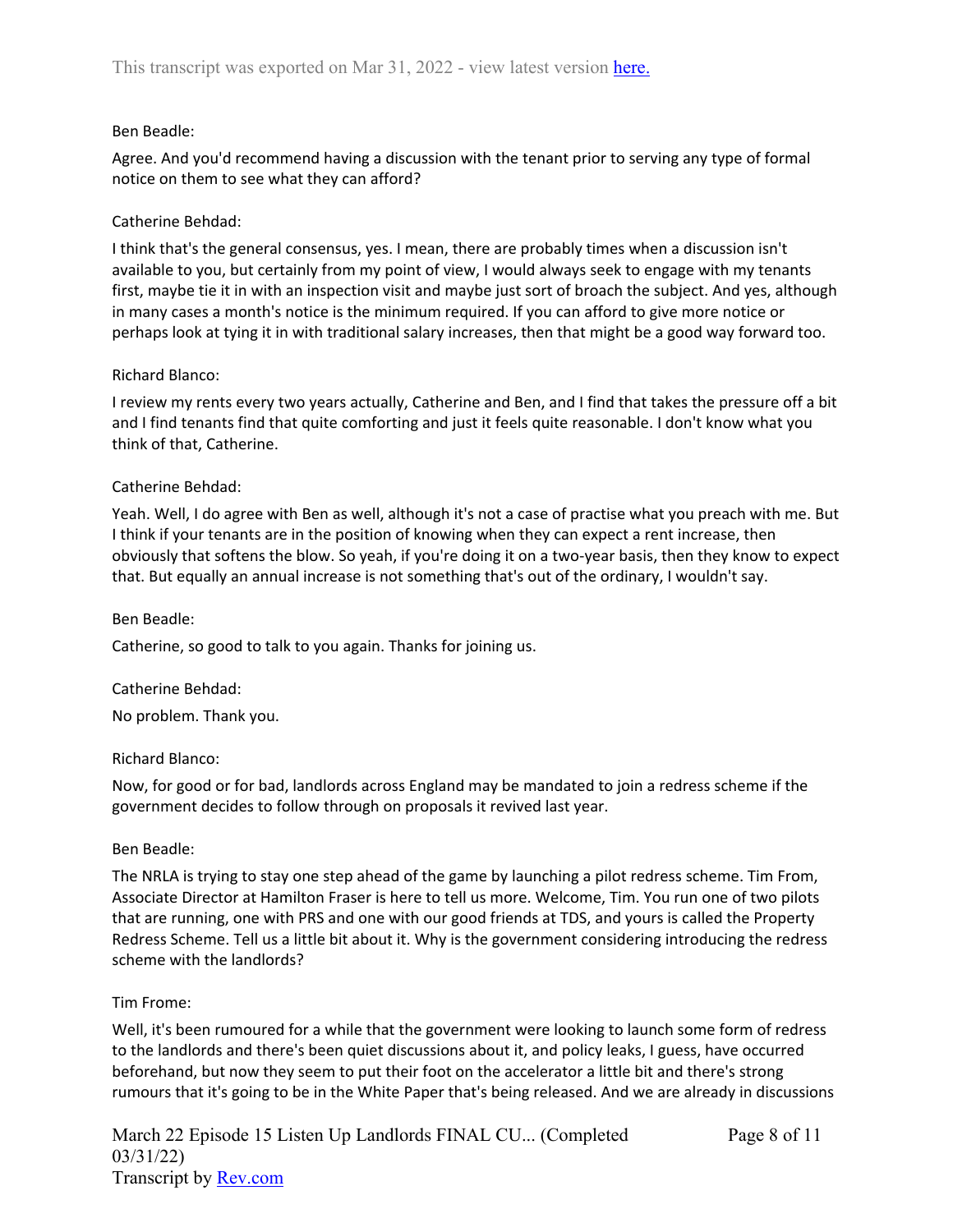with the relevant civil servants at the department for levelling up about how this is going to look. So because we at the Property Redress Scheme have been running redress for letting agents, property management agents and also sales agents since 2014, we have our regular meetings with our civil servants where they tell us what is likely to be on the agenda, and in the last six to eight months they've been making stronger noises about this. This is why we have decided that it'd be a good idea to try and get ahead of the game and assist them and work with the NRLA to put together a pilot for the benefit of your landlord members and also then to get some data, to get some experience to explain to be writing the policy what it needs to do to be a fit for purpose.

## Ben Beadle:

No, indeed. We certainly think it makes a lot of sense, but can you give us a couple of sentences, Tim, a bit of detail about how the pilot scheme will actually work?

## Tim Frome:

The NRLA have decided to assign any members up that wish to opt in for free for a year through their own NRLA online account. There's quite a straightforward opt in from clicking the opt in button. It will either allocate that landlord to come into us at the property redress scheme or across to that TDS administered version. We send that landlord bit of extra information about the scheme that we're running and also a leaflet that they will be expected to provide to their tenants and basically direct the tenants to our website. The remit of the type of complaint that we're going to be dealing with is factored around the NRLA code of conduct. The tenant will obviously be expected to raise their issue with the landlord first and the landlord will be given a reasonable opportunity to try and resolve that matter directly. And only then if the matter hasn't been resolved directly, they can raise it with us. We will have a look at it and see if it's something that we feel fit the remit really, and then do what we can to try and bring the parties together and get the matter resolved. So it's a bit like a mediation, but it's softer touch than that.

### Tim Frome:

If one of our experienced dispute resolution professionals can't achieve that, the case set up will provide what they deem to be advice on the situation. So they'll just say, look, from what I can see this is what I think should happen. Because this is a pilot, it's not mandatory. And talking about carrots and sticks earlier, because this is a pilot we're doing it to try and help people. There's no mandatory element to it at this point in time. But what we would hope is that landlords are going to be reasonable people and they would be looking to try and get the matter resolved anyway.

### Ben Beadle:

You've got form when it comes to redress. How is this scheme going to be different to established schemes with letting agents?

### Tim Frome:

There are some loopholes. So when we're dealing with letting agent complaints, that agent could put their hands up and say, "Well, it's nothing to do with me. Gov, I've done everything I can, but the tenant isn't really very happy with the situation," and that's usually because it happened to be the landlord that is in control of why the tenant is happy or not. So what this will do is hopefully close that loophole. And what we'd look to do is when this becomes a mandatory scheme, we'll find a way in which we can cover redress across both agent and landlord so it's dealt with in one complaint. The other thing, just in terms

March 22 Episode 15 Listen Up Landlords FINAL CU... (Completed 03/31/22) Transcript by [Rev.com](https://www.rev.com/) Page 9 of 11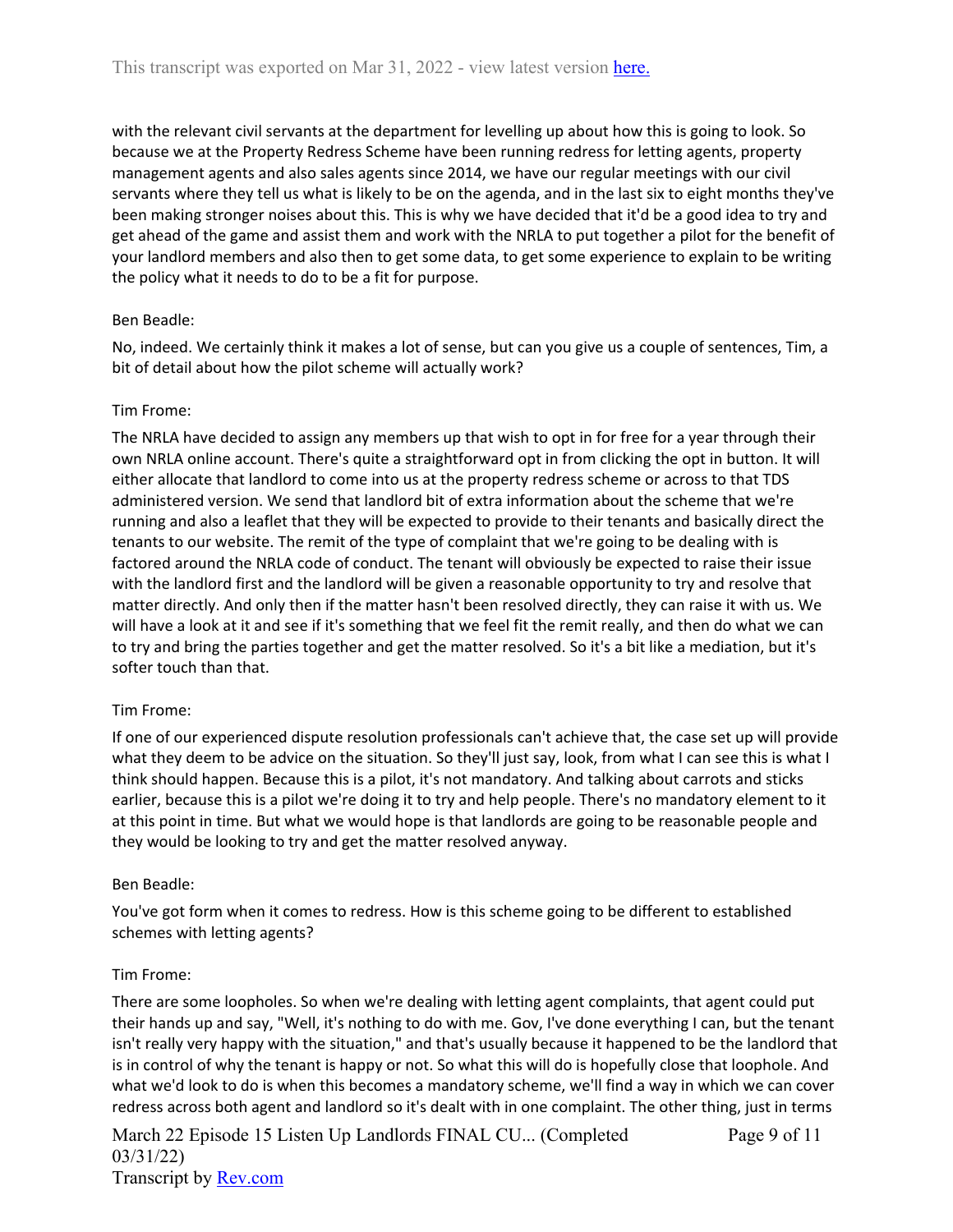of making sure that it's a scheme that's fit for purpose for the landlord, is making it cost effective and user friendly.

### Richard Blanco:

I'm just wondering Tim, whether the scheme could be open to abuse, because tenants could complain to the redress scheme to spite their landlords with malicious intent, knowing that landlords will then have to cover the costs of the whole thing.

### Tim Frome:

Well, what we do is even for our agency model where they have to pay for complaints, they don't pay for the initial stage of the complaint. So it's only after we've done an analysis of the complaint, looked at it, only if there's not an achievement and at that stage, the agent has to pay the complaint fee. So they're given a kind of first shot at trying to get it resolved before they have to pay a fee. But also, if there is a vexatious complaint being raised, obviously we would deal with that.

### Richard Blanco:

Something I hear so much that face to face land reforms, I guess when we had those all those years ago, landlords often say there are all these avenues for tenants to complain about them, but what about landlords complaining about tenants? Can the redress scheme be used in any way to help with that?

## Tim Frome:

The way that the government is envisaging landlord redress, is that obviously it's redress against landlord. So it's where the tenant has a complaint against the landlord, and if you look at other redresstype legislation schemes, it's generally the consumer is the person that is in control of the redress process. I think where there are issues the other way around, so the landlord is having a problem with the tenant and would prefer not to go down the legal route, is that they would try to maybe use a mediation scheme instead. But I feel that there's going to be a lot more use of that scheme as well.

### Ben Beadle:

Well Tim, this is going to be running a year, so how are you going to evaluate the scheme as to whether it's been a success or not?

### Tim Frome:

Well, hopefully, which are going to have some complaints raised. When I'm looking at the larger scheme, I'm trying to keep the complaints down. The whole point of this pilot is that we actually get some evidence. So really the way that it works, the tenant's going to be able to raise a complaint on our website, be able do real time analysis of what's happening. We'll probably do a case study on every single complaint if we can, and then we'll be reporting to yourself and then regular communication with civil servants.

### Ben Beadle:

Good stuff. Well, I'm going to ask you to dust down your crystal ball now, if I may, and we obviously know that this is in the ether, have you got guess as to when a mandatory scheme might be seen?

## Tim Frome:

March 22 Episode 15 Listen Up Landlords FINAL CU... (Completed 03/31/22) Transcript by [Rev.com](https://www.rev.com/)

Page 10 of 11